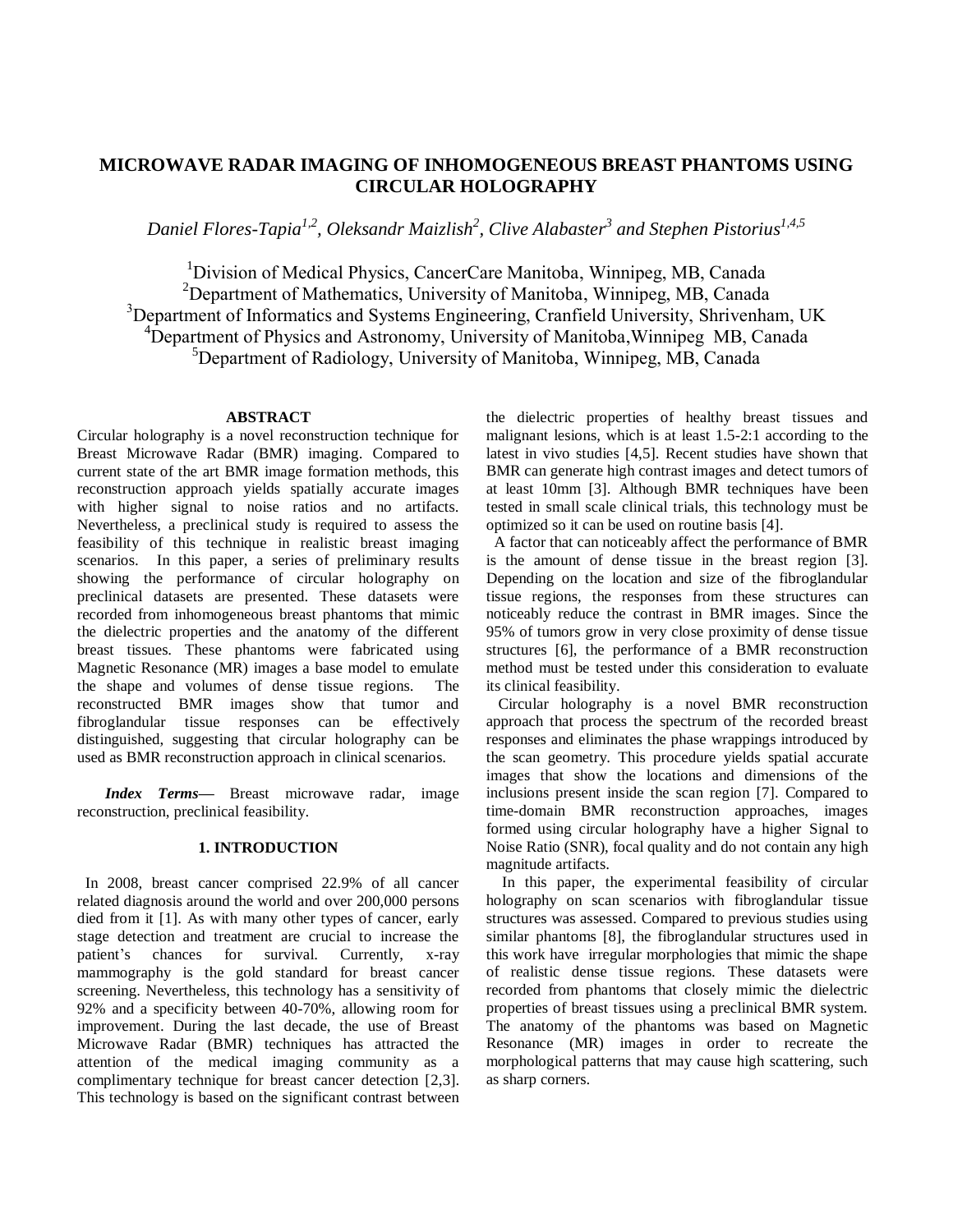#### **2. METHODOLOGY**

 The phantom materials used in this study mimic the actual dielectric properties of the breast tissues, instead of only emulating their dielectric contrast. Since the propagation losses and skin reflections strongly affect the amplitude of the recorded responses, they need to be accurately recreated. The phantom was created using a styrene-acrylonitril cylinder with a diameter of 13 cm and a height of 35 cm. Fatty breast tissue was simulated using glycerin, which closely emulates the dielectric properties of mimics the dielectric properties of fatty breast tissues [4]. Tumors were simulated using capsules filled with an 85% distilled water and 15% fructose solution. The dielectric characteristics of this mixture are described in detail in a study performed by Shinyashiki et al. [9]. All the tumors used in the experiments presented in this paper had a hemispherical shape. The authors also considered spiculated tumor morphologies, and although this morphology presented responses with a higher magnitude in some cases, the reconstructed images presented less consistency than its spherical counterparts. Fibroglandular tissue structures and skin were emulated using a mixture of a synthetic polymer (TX-151), polyethylene powder and distilled water. The dielectric properties of this mixture can be adjusted by varying the amount of water. The final composition of the TX151, polyethylene and water mixture used in this study had similar properties to the dielectric properties of fibroglandular tissues reported in [4,5]. A 2mm layer of synthetic skin was attached to the cylindrical container. The dielectric properties of the matching liquid and the phantom materials are given in Table I. A picture of the data acquisition setup is shown in figure 1.

The BMR datasets used in this study were recorded using a preclinical data acquisition system. This system is formed by a  $56 \times 57.4 \times 40$  cm acrylic enclosure a lid that serves a support structure for a Vivaldi antenna and a rotating platform that holds the synthetic dense tissue and tumor structures. The tank was filled with canola oil to provide impedance matching between the antenna and the breast phantom [2]. The dielectric characteristics of the canola oil are described in a study performed by Fear et al. [2]. All the experiments were recorded using a monostatic scan protocol, in which the same antenna is used to transmit and receive. This scan methodology has proven to be more robust compared to multiscatic protocols, where different pairs of receiver and transmitter antennas are used [10].

 The responses from the phantom were recorded using an Anritsu MS2026A vector network analyzer, which functioned both as the waveform generator and recording device. The Vivaldi antenna, manufactured using 2 layers of Arlon-Diclad 527 with permittivity 2.65 and loss tangent of 0.0022, was connected to the VNA via a 50  $\Omega$  cable and mounted into a waterproof acrylic mounting structure. The antenna has a bandwidth of 5GHz with a center frequency of 3.5 GHz. Its dimensions are  $12 \times 10.5$  cm. The data

acquisition setup has an acrylic lid which has a series of support structures for the antenna holder and platform in which a stepper motor with a precision of .005 degrees per step. This motor is attached to a support structure in which acrylic rods are inserted. These rods are used to hold the synthetic fibroglandular and tumor structures into their positions inside the phantom. The authors evaluated the effect of these rods on the reconstructed datasets by evaluating 32 datasets collected with 3 to 5 rods inside and comparing them to datasets from phantoms that only contained glycerine. No significant differences were found.

| TABLE I.                                                    |
|-------------------------------------------------------------|
| Dielectric properties of the materials used in the phantom. |

| <b>Material</b>       | $\epsilon_{\rm r}$ (3GHz) | $\sigma$ (3GHz) |
|-----------------------|---------------------------|-----------------|
| Skin                  | 35                        | $1.2$ S/m       |
| Skin polymer-         | 32                        | $1.1$ S/m       |
| distilled water       |                           |                 |
| mixture               |                           |                 |
| Low density           | 9                         | $.4$ S/m        |
| <b>Breast tissue</b>  |                           |                 |
| Glycerin              | 8.9                       | .72 $S/m$       |
|                       |                           |                 |
| Fibroglandular        | $25 - 37$                 | $1.5$ S/m       |
| tissue                |                           |                 |
| Dense polymer-        | 35                        | $1.6$ S/m       |
| distilled water       |                           |                 |
| mixture               |                           |                 |
| Tumor                 | 55                        | $2.1$ S/m       |
| Fructose-saline       | 53                        | $1.9$ S/m       |
| mixture               |                           |                 |
| Canola oil            | 2.5                       | .035 S/m        |
| Styrene-acrylonitrile | 2.6                       | .001 $S/m$      |



Figure 1. a) Top view of the preclinical data acquisition setup, b) Lateral view of the antenna and a phantom containing a synthetic fibroglandular tissue structure.

 The platform was rotated to emulate a circular scan geometry with a radius of 8.25 cm. The phantom was positioned in the center of the tank and the platform holding the fibroglandular tissue and tumor structures was rotated to perform the scan process performed described in [7]. In the experiments, the platform holding the structures inside the phantom was rotated in  $5^\circ$  increments, which satisfies the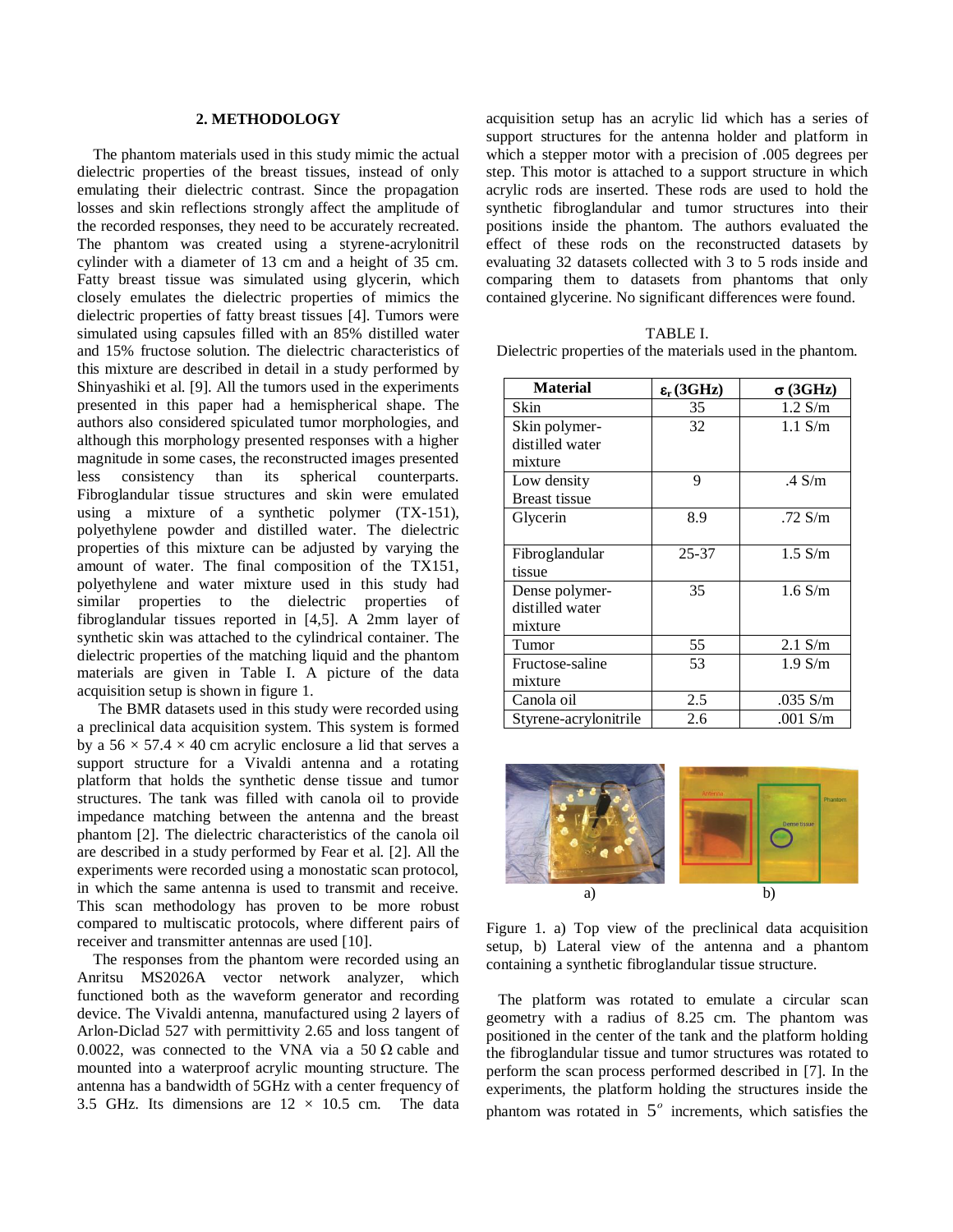sampling criterion proposed in [7] which is required to avoid aliasing. At each scan location a stepped frequency continuous wave with a bandwidth of 5 GHz and a center frequency of 3.5 GHz was radiated. Each waveform had 551 frequency points. The power of each frequency component in the irradiated wave was 0 dBm. To eliminate the tank reflections from the recorded datasets, a calibration signal was obtained by averaging a set of 64 responses of the system with no phantom present. This signal was subtracted from the recorded datasets to extract the phantom responses.

## **3. RESULTS**

 The results presented in this paper were obtained from two experimental datasets were recorded from phantoms with a scattered fibroglandular breast density (ACR2). The morphology of the phantoms used in this study was modeled based on a series of breast MR images obtained from the University of Wisconsin breast image repository. In both experimental setups, a hemispherical tumor with a diameter of 6mm was placed next to a fibroglandular tissue structure to recreate the location malignant lesions in a realistic clinical scenario. This was done since over 90% of all breast tumors grow in the immediate vicinity of dense tissue structures, such as milk ducts or lobules. All the datasets were reconstructed using the holographic BMR proposed by the authors in [7]. All the synthetic fibroglandular tissue structures used did not extend through the whole length of the phantom, and their volume and shape was obtained from the MR base image. The datasets were processed using a PC with a Pentium i7 processor and 12GB of RAM. This workstation contains three NVidia Tesla General Purpose Graphic Processing Units (GPGPUs) that were used to reconstruct the recorded datasets. Using this computing platform, the reconstruction process took in average 5.01 milliseconds.

 The performance of the proposed approach was evaluated by calculating the SNR, contrast to noise ratio (CNR) of the reconstructed images and the spatial error of the reconstructed tumor locations. The SNR and the CNR were calculated as follows:

$$
SNR = 20 \cdot \log_{10} \left( \frac{G}{S_b} \right) \tag{1}
$$

$$
CNR = 10 \cdot \log_{10} \left( \frac{G^2 - Q^2}{S_b^2} \right) \tag{2}
$$

where G is the magnitude of the tumor signature, Q is the magnitude of the largest magnitude of the fibroglandular structures signature and  $S_b$  is the standard deviation of the background. This definition was adopted because the energy

of the reconstructed images is commonly used to assess the presence of any lesions [2,3].

 The MR image used to create the first phantom and its corresponding BMR image are shown in figure 2 a) and b) respectively. In this setup the tumor was positioned at the fibroglandular structure at the upper region of the breast. To improve the visualization of the BMR image, the skin response was removed using the approach proposed by the authors in [7] and its location is indicated by the white circle. Notice how the location of the tumor in the reconstructed BMR image is consistent with its location on the experimental setup. The power of the reconstructed tumor signature is also more than twice than the magnitude of the synthetic fibroglandular tissue structures.

 The MR image used as a model for the second phantom is shown in figure 3 a). In this setup, the tumor was positioned next to a dense tissue structure at (1.9,-2.8) cm in the lower section of the MR image. The reconstructed BMR image is shown in figure 3 b). Similarly to the previous experiment, the location of the reconstructed tumor response is consistent with its location in the experimental setup. The reconstructed tumor response also has the highest power values in the image. A summary of the SNR, CNR and spatial error values obtained in each experiment is shown in Table II.

TABLE II. SNR, CNR and spatial error values of each experiment.

| Experiment/Metric | <b>SNR</b> | CNR               | Spatial    |
|-------------------|------------|-------------------|------------|
|                   |            |                   | accuracy   |
|                   | $7.69$ dB  | $4.70 \text{ dB}$ | $(1,0)$ mm |
|                   | $7.51$ dB  | $3.73 \text{ dB}$ | $(3,0)$ mm |

### **4. CONCLUSION**

 In this paper, the preclinical feasibility of circular holographic BMR reconstruction approaches was assessed using inhomogeneous breast phantoms. These phantoms were created using materials that closely mimic the dielectric properties of fatty, fibroglandular and malignant breast tissues. MR images were used as a model for the location and morphologies of the dense tissue structures. The performance of circular holography was measured by calculating the SNR, CNR of the reconstructed images and the spatial accuracy of the tumor location.

 The reconstructed tumor responses were consistent with its locations in the experimental setups. Compared to previous BMR studies performed on inhomogeneous phantoms [3], the images generated using circular holography exhibited similar spatial accuracy and higher SNR values. The reconstructed BMR images presented SNR and CNR values above 7.5 dB and 3.7 dB respectively, which indicates that tumors responses can be distinguished from fibroglandular tissue reflections, even in scenarios where tumors are located next to dense tissue structure. Future research will be